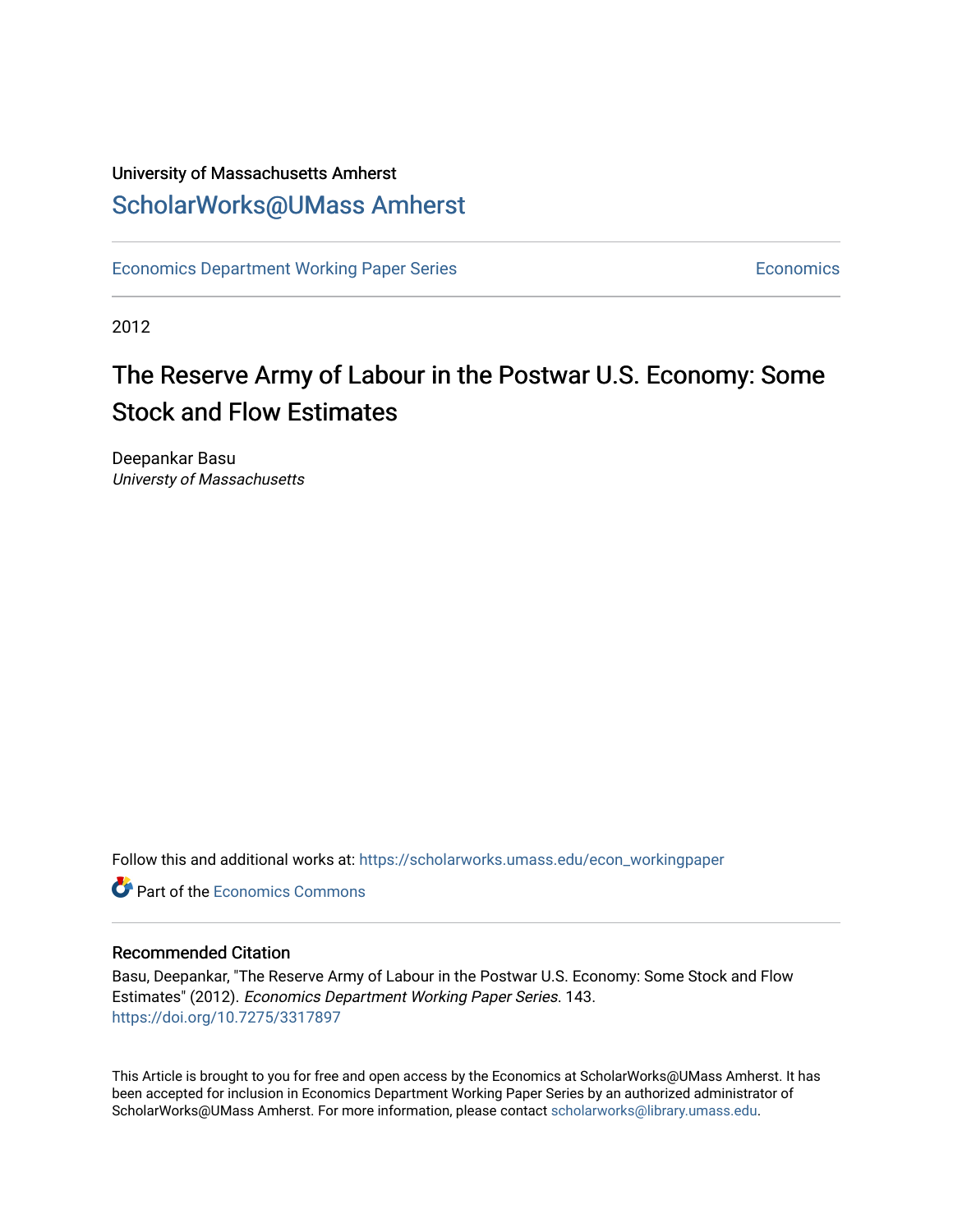# **DEPARTMENT OF ECONOMICS**

# **Working Paper**

# **The Reserve Army of Labour in the Postwar U.S. Economy: Some Stock and Flow Estimates**

By

Deepankar Basu

Working Paper 2012‐03



# **UNIVERSITY OF MASSACHUSETTS AMHERST**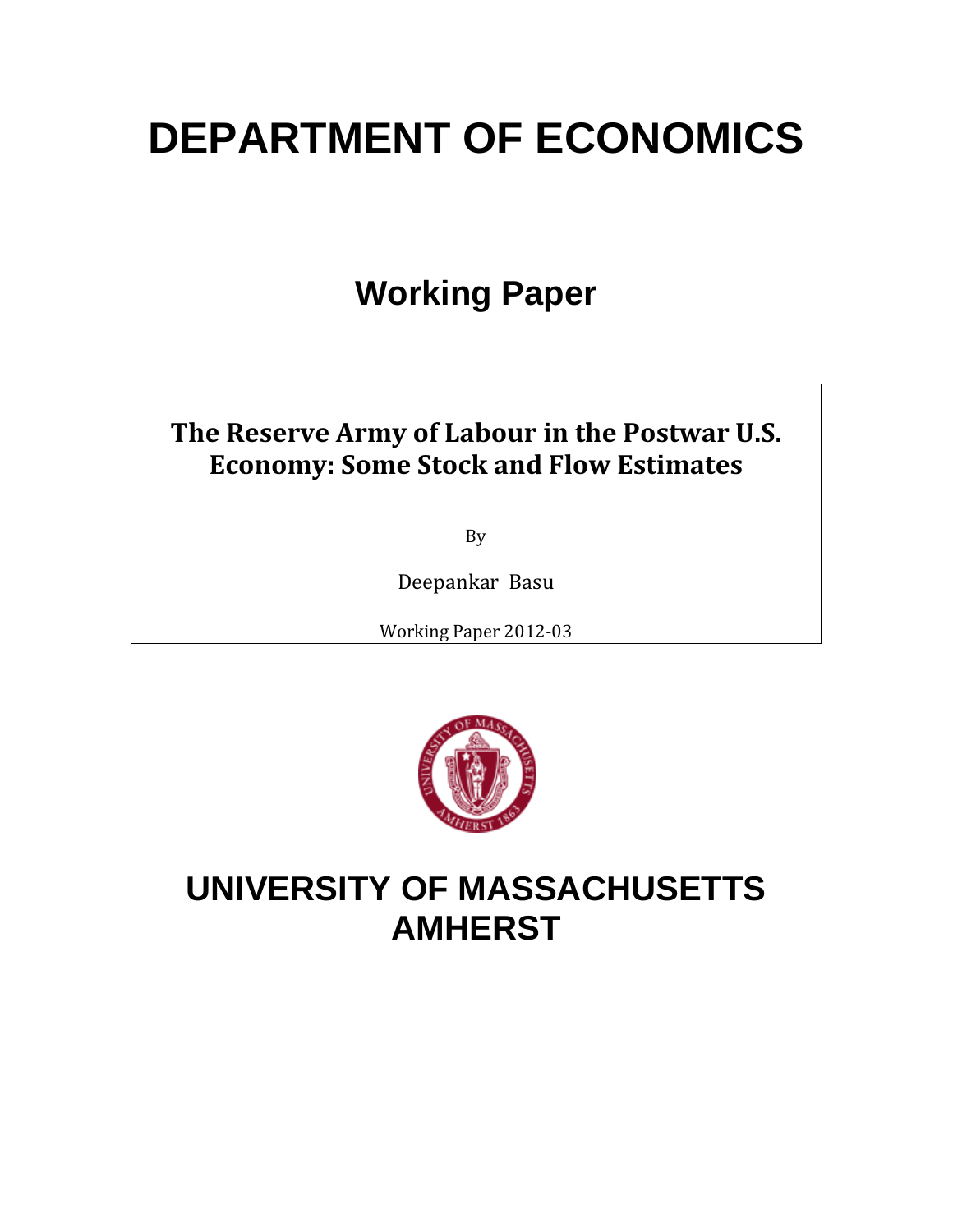# The Reserve Army of Labour in the Postwar U.S. Economy: Some Stock and Flow Estimates

Deepankar Basu<sup>∗</sup>

January 18, 2012

#### Abstract

This paper presents some estimates of the stock of the reserve army of labour, and flows into and out of the reserve army of labour for the postwar U.S. economy. Estimates of stocks are presented for the period 1948–2011 at a monthly frequency; 6 month moving average estimates of flows into and out of the reserve army of labour are presented for the period 1990–2011. Some interesting patterns in the stock and flow data are pointed out, and it is suggested that this data base on the active and reserve army of labour can be used for empirical analysis of the labour market from a Marxian theoretical perspective.

JEL Codes: B51, O1. Keywords: Marxian political economy, reserve army of labour, labour market.

## 1 Introduction

While the mainstream tradition in economics has always had acute theoretical discomfort in dealing with the large pool of unemployed and under-employed labour in typical capitalist economies, the Marxian tradition has accorded it a central place in the analysis of the dynamics of capitalist economies. While unequivocally rejecting Malthus' theory of population, Marx proposed the concept of the reserve army of labour (RAL) as the specifically capitalist mechanism to keep wages from rising beyond the limits conducive to the profitability of capital (Marx, 1992). According to Marx, cyclical fluctuations of the RAL is the mechanism in capitalism that mediates the demand for and supply of labour, and ensures that real wages are kept within the bounds favourable to the needs of capital accumulation. In this paper, we present some estimates of stocks and flows related to the RAL for the postwar U.S. economy, and comment on the patterns observed in the data.

<sup>∗</sup>Department of Economics, 1012 Thompson Hall, University of Massachusetts, Amherst, MA 01003, email: dbasu@econs.umass.edu.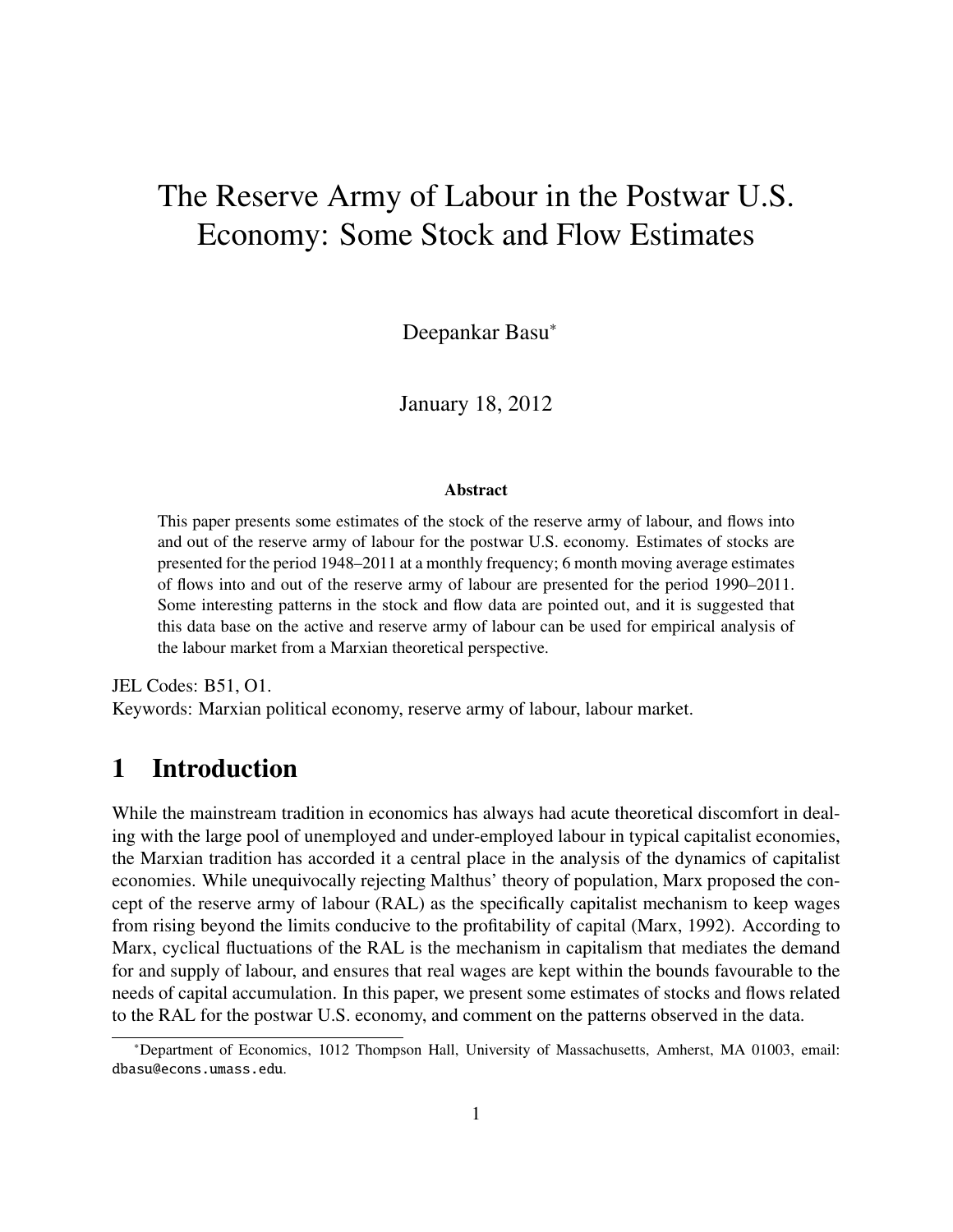

Figure 1: *A schematic representation of the two main components of the labour market, the active army of labour (the pool of employed workers) and the reserve army of labour. Various types of labour flows that replenish and deplete the active and reserve army of labour are also indicated. Source: adapted from Sweezy (1942).*

To set the stage for the empirical estimates, let me briefly recapitulate the theoretical argument for the the structural importance of the RAL. In a typical capitalist economy, the labour market can be divided into two parts, the active army of labour (the pool of employed workers) and the reserve army of labour. The reserve army of labour is what Marx referred to as the "relative surplus population". This is the pool of labour that is currently "surplus" relative to the needs of capital but that can potentially be drawn on if needed. The RAL is composed of three parts: the floating RAL, the latent RAL and the stagnant RAL. The floating RAL gets primarily recruited through the displacement of workers due to mechanization, economic downturns and relocation of production. The latent RAL is primarily composed of household labour (mainly of women) and subsistence farmers (in the periphery of the global capitalist system); it is a potential source of labour that can be, and has been, tapped into with the increasing labour force participation of women and globalization of production. The stagnant RAL is composed of people who live on the margins of society, workers who have dropped out of the labour force because of long periods of unemployment, and workers whose skills have deteriorated and have become obsolescent (Marx, 1992; Foley, 1986).

Figure 1, adapted from Sweezy (1942), presents a schematic representation of the labour market in a typical capitalist economy. It highlights both the stock of the active and reserve army of labour and the various flows that replenish or deplete those stocks.<sup>1</sup> With population growth, there

<sup>&</sup>lt;sup>1</sup>There is a large literature within mainstream economics that studies flows in labour markets; for a summary of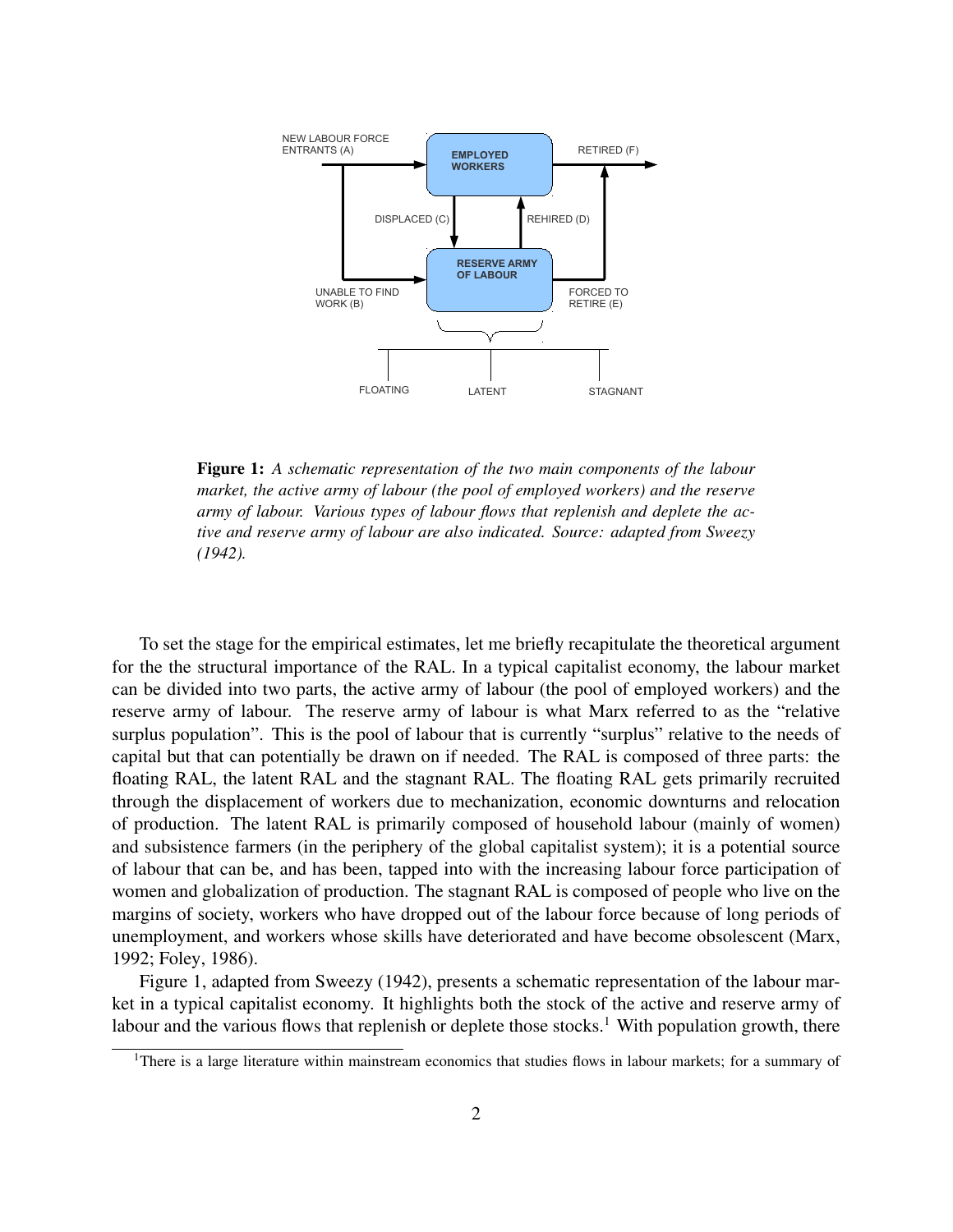is a steady stream of new entrants to the labour market every period. The flow of new entrants breaks off into three branches: those who find jobs, those who do not find jobs but keep actively looking for jobs and those that stop looking for jobs. The first branch is the flow of new labour market entrants into the active army of labour and is represented in Figure 1 as flow (A); the latter two branches are the flow of new entrants into the reserve army of labour, and is represented in Figure 1 as flow (B).

When the pace of capital accumulation is high, jobs are created rapidly so that the reserve army of labour is gradually drawn down. Increase in the size of firms due to re-investment of surplus value, and opening up of new industries and new firms due to technological discoveries or growth of the market generally increase the demand for labour power, leading to an increase in the flow of workers from the reserve to the active army of labour. This flow, which reallocates labour between the active and reserve army, is represented in Figure 3 as flow (D).

When growth in the demand for labour power starts drawing down the reserve army of labour to the point that real wages start increasing, incentives for labour saving technical change increase. Displacement of labour due to mechanization, reduced pace of accumulation due to falling demand, bankruptcy of existing firms during severe recessions and relocation of production to other geographical areas increases the flow of workers from the active to the reserve army of labour; workers are either unemployed or drop out of the labour force altogether. This flow, which again reallocates labour between the active and reserve army, but in an opposite direction, is represented in Figure 3 as flow (C).

At all times, there is a steady stream of workers leaving the capitalist labour market every period. One branch of this stream is composed of the workers who retire out of the active army; another branch is those who retire (or are forced into retirement) out of the reserve army. These two flows are represented in Figure 3 as (F) and (E) respectively.

The rest of the paper is organized as follows: section 2 discusses the data sources; section 3 and section 4 present estimates of stock and flow variables, respectively, related to the active and reserve army of labour; the last section concludes with some thoughts about future research on labour markets from a Marxian perspective.<sup>2</sup>

### 2 Data

The main source of data for estimating the size of various stocks and flows related to the active and reserve army of labour (and the pool of employed workers) in the U.S. is the monthly survey conducted by the Bureau of Labour Statistics (BLS) of the U.S. Department of Labour called the Current Population Survey (CPS).<sup>3</sup> The CPS has been conducted every month since 1940 (when it was initiated as the Work Projects Administration Project), and currently 60, 000 households appear in the sample (which translates to about 110,000 individuals). Every month a fourth of

some recent research and data sources see Davis et al. (2006). Despite the insightful discussion in Sweezy (1942), later heterodox economists do not seem to have given much attention to this aspect of the capitalist labour market.

 $2$ In this paper, we restrict attention to the U.S. economy; for discussions of the RAL for the global economy see Foster et al. (2011).

<sup>3</sup>For details see http://www.bls.gov/cps/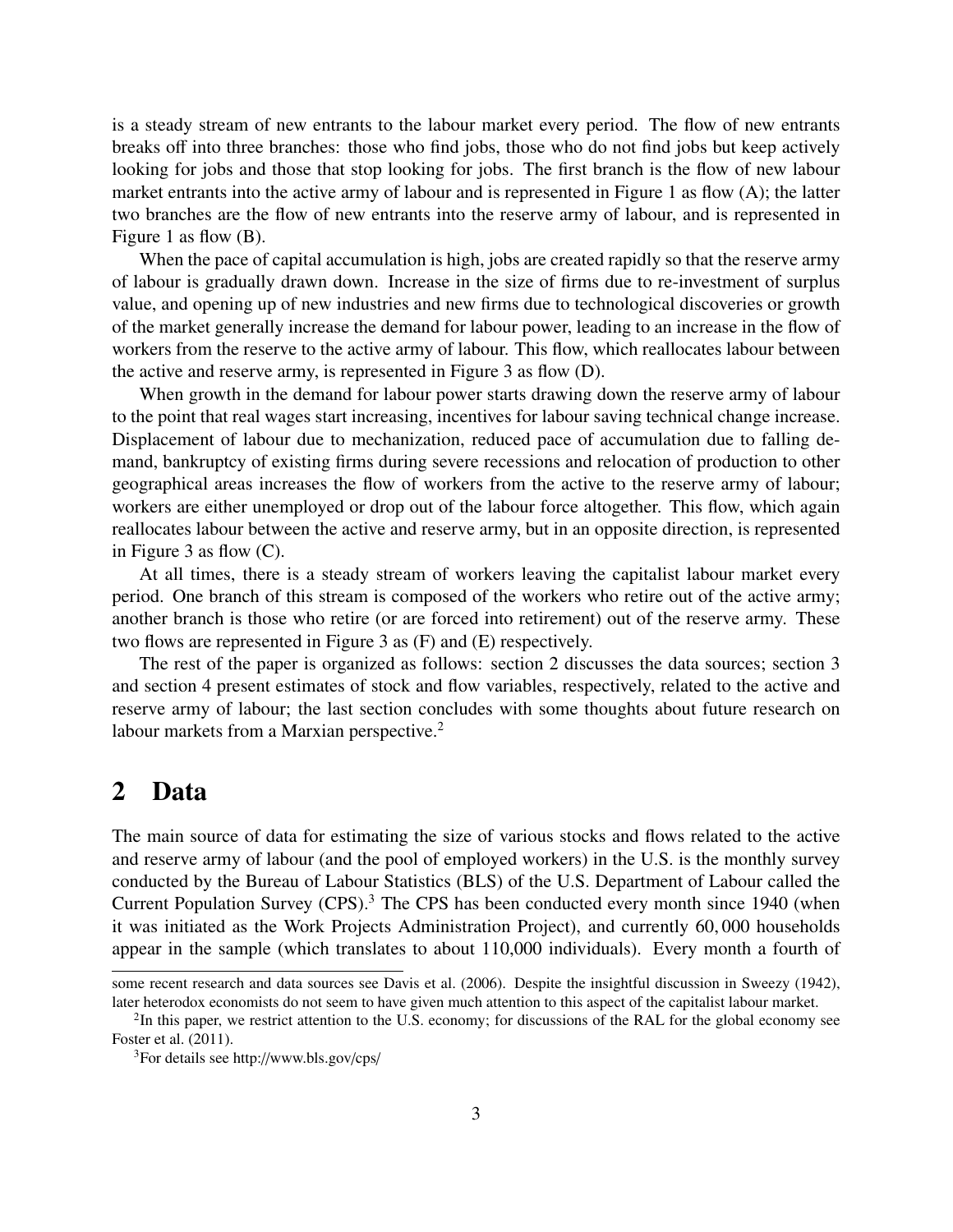the sample is changed, i.e., every household is surveyed for 4 consecutive months, followed by an 8 month period when it is not surveyed; the household is then surveyed again for 4 consecutive months before exiting the sample for good. This procedure reduces the burden on individual households while ensuring that 75% sample remains same from month to month and 50% of the sample remains constant from year to year. This allows researchers some latitude in inferring time series patterns in the labour market.

The starting point for estimating stock variables relating to the labour market data is the civilian non-institutional population (CIV). CIV is an estimate of every person 16 years and above who is not in an institution (prison or mental health institution) nor on active duty in the U.S. Armed Forces. Based on a detailed interview, the CPS assigns every person in CIV to either of three pools:

- 1. pool of employed workers (EMP): those who reported doing any wage or salary work (fulltime or part-time); did self employed work; was with a job but not at work due to vacation, illness, etc.; or, was doing unpaid family work;
- 2. pool of unemployed workers (UNEMP): those who reported as not having a job currently, who looked for a job in the previous 4 weeks (with reference to the time of the interview), and is, therefore, currently available for work;
- 3. pool of those who are out of the labour force (NLF): those who are neither employed nor unemployed.

The information gathered by the BLS during the CPS, and made publicly available, will allow us to construct estimates of increasingly comprehensive measures of the RAL. While it is obvious that all the unemployed workers would be part of the RAL, the question as to which part of the NLF should be included in the RAL requires little more analysis. Based on answers to questions in the CPS, the NLF can be divided into two broad groups: (a) those who reported that they want a job, and (b) those that reported as not wanting a job, the latter being by far the largest component of NLF.<sup>4</sup>

There might be, in turn, two big categories within those who did not want a job: (i) those who were attending educational institutions, and (ii) those who had retired. Among those who did want a job, the CPS allows us to distinguish two important groups: (i) those workers who searched for jobs sometime in the past 12 months (but did not do so during the past 4 weeks), and (ii) those workers who did not search for jobs anytime in the past 12 months. Of those who had actively searched for work sometime during the past 12 months, the workers who report as being currently available for work as referred to as the "marginally attached workers". An important subset of the marginally attached workers are those that have stopped looking for jobs because of discouragement, with the reason for discouragement being varied. Some believe that no work is available for them, or that they lack necessary schooling or training; some believe that their employer thinks them either too young or too old; some are discouraged because of other types of discrimination in the labour market; they are all referred to as the "discouraged workers".

<sup>&</sup>lt;sup>4</sup>Data to break up the NLF into these groups is available only from 1994 onwards.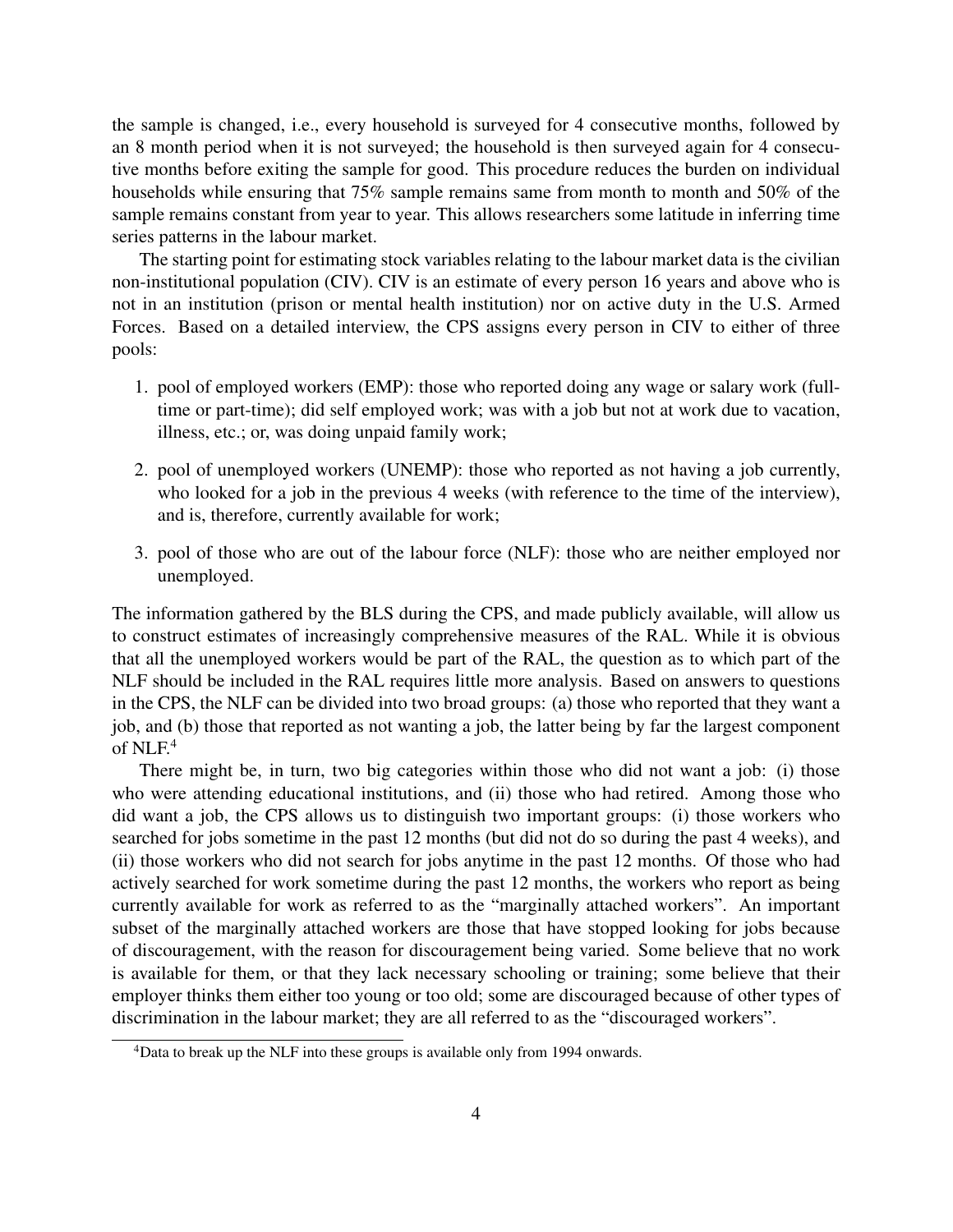These finer distinctions among workers that are all grouped together under the category of NLF will be useful in constructing various measures of the RAL. But before we do so, we must also look at another, often overlooked, category of workers: those undergoing incarceration. According to the International Center for Prison Studies, the US economy has, by far, the largest prison population in the world as a share of the total population.<sup>5</sup> This forms a small but significant part of the relative surplus population because this population is potentially available to capital; by removing them off the labour market, pressure on wages is reduced. Hence, one must include some measure of the population in prisons and jails to get a more accurate measure of the RAL. The Bureau of Justice Statistics (BJS) has made available annual data on the correctional population for the period since 1980. Though there are some issues of comparability of the data over years, it gives us an usable number for the population in prisons and jails.<sup>6</sup>

To summarize: data from the CPS on UNEMP and NLF, and the data on the population in prisons and jails from the BJS will allow us to construct various measures of the stock of the reserve army of labour for the whole postwar period. To construct estimates of flows between the active and reserve army of labour, we can draw on BLS data on monthly flows between EMP, UNEMP and NLF. The flow data, constructed on the basis of research using CPS data, goes back all the way to February 1990 and will allow us to construct estimates of flows between the active and reserve army of labour for the period 1990-2011. Now I turn to defining four measures of the stock of RAL and then presenting estimates of the stock and flow measures.

### 3 Stock of the Reserve Army

#### 3.1 Alternative Measures

In this paper we present four, increasingly comprehensive, measures of the stock of the relative surplus population in the US economy over the postwar period. The first measure, RAL 1, is the total number of unemployed workers; this is the most conservative estimate of the reserve army of labour. Data on the number of unemployed workers is available from the BLS at a monthly frequency since January, 1948. We present this as the first estimate of the relative surplus population in the U.S. in Figure 2.

The second measure, RAL 2, adds the marginally attached and part-time workers to the unemployed workers; this is more comprehensive than RAL 1 because it includes workers who are not counted as unemployed because they did not actively look for work anytime in the 4 weeks preceding the CPS and part-time workers who wish to switch to a full-time job but are unable to do so because of economic reasons. Data on marginally attached and part-time workers are available only from January, 1994. For the period before 1994 we use a simple imputation method.

The imputation works in two steps. In the first step we compute the average (mean) of the ratio of RAL 2 and RAL 1 for the period 1994M1 to 2011M9; since this period spans more than two long business cycles, the ratio can be expected to capture the relationship between the unemployed and

<sup>5</sup>See, http://www.prisonstudies.org/

<sup>6</sup>For details see http://bjs.ojp.usdoj.gov/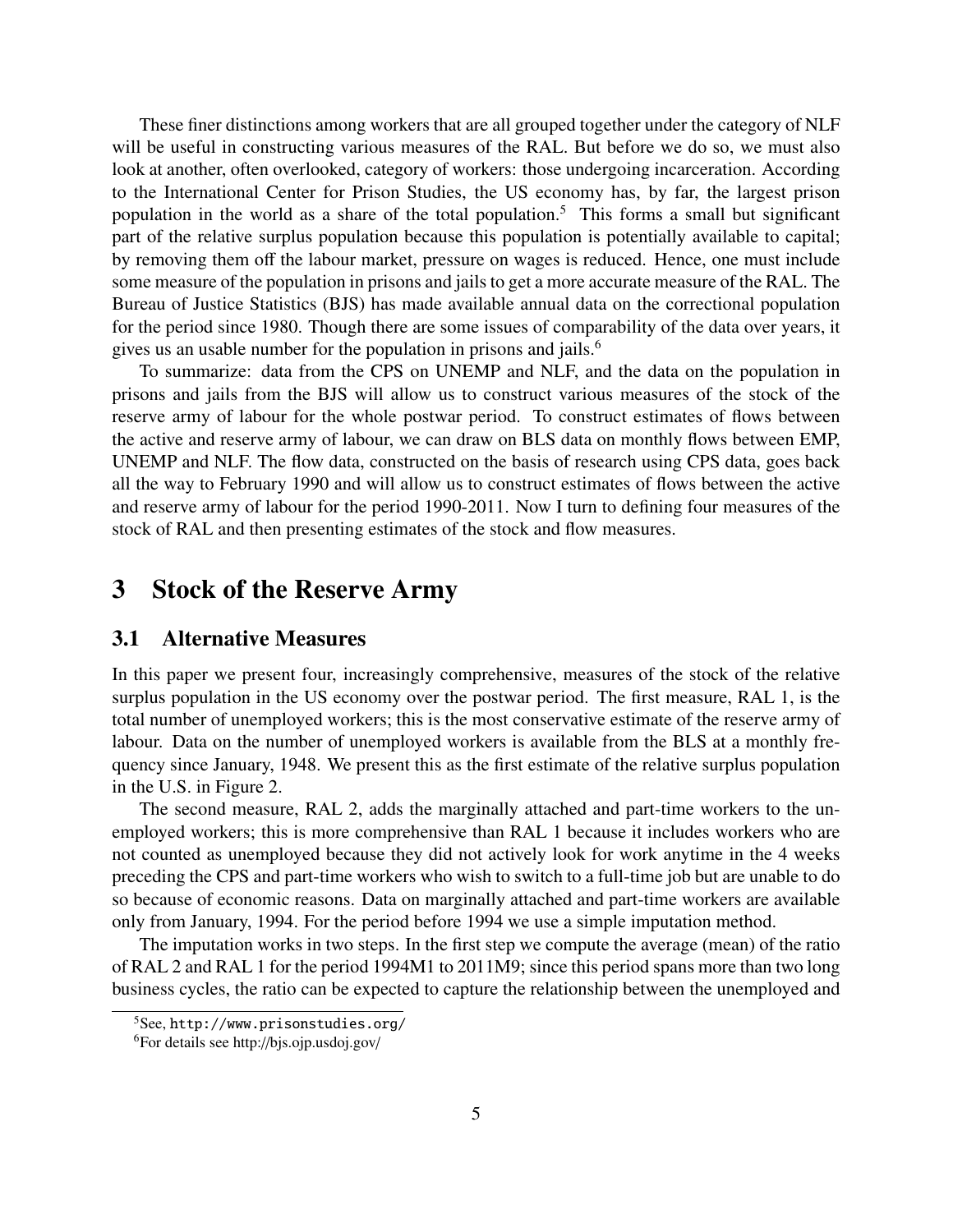the marginally attached (and part-time) workers fairly robustly.<sup>7</sup> In the second step, we multiply RAL 1 by this ratio for every month between 1948M1 and 1993M12 to get RAL 2. This gives us a complete RAL 2 series from 1948M1 to 2011M9. This is what we plot in Figure 2 as RAL 2, the second measure of the RAL.

The third measure, RAL 3, adds all workers who are not in the labour force but wanted a job to the total number of unemployed and part-time workers; this measure is more comprehensive than RAL 2 because there are many workers outside the labour force who are not part of the "marginally attached" worker category. Since data on the category of those not in the labour force but who reported as wanting a job is available only from 1994M1 onwards, we use the imputation method that we used for the construction of RAL 2 to construct the RAL 3 series for the period before 1994M1 as well.

The fourth and most comprehensive measure, RAL 4, is the sum of the people in prison and jail and RAL 3. Data on the number of persons in prison and jail is available at an annual frequency from 1980 to 2009. Hence, the RAL 4 series starts in 1980 and runs up to 2009. Moreover, the figure for the prison and jail population for a particular year is added to the RAL 3 figure for every month in that year. Note that even this measure, the most comprehensive so far, provides only a lower bound for the "true" reserve army of labour. This is because the latent reserve army is almost certainly not properly estimated in RAL 4. In a sense, the latent reserve army can only be estimated *post facto*, i.e., after the latent labour force has actually joined the labour force. Hence, almost always, this portion of the reserve army will be underestimated.

To summarize, and for easy reference, we will use the following four measures of the RAL.

- 1. RAL  $1 =$  unemployed workers;
- 2. RAL  $2 =$  unemployed workers + part-time workers + marginally attached workers;
- 3. RAL 3 = unemployed workers + part-time workers + all workers currently not in the labour force but wanting a job = RAL  $2 +$  all workers currently not in the labour force who did not search for work anytime during the past 12 months and those who searched but are not available for work currently;
- 4. RAL 4 = unemployed workers + part-time workers + all workers currently not in the labour force but wanting a job + persons in prison and jail.

#### 3.2 Trends and Patterns

We present time series plots of the four, increasingly comprehensive, measures of the stock of the reserve army of labour in the U.S. economy in Figure 2; Table 1 presents summary statistics of the four stock measures for the whole postwar period and also separately for the regulated and the

 $7$ If there is a structural break in the relationship between the unemployed and the marginally attached (and parttime) workers in the 1990s, then this imputation might provide an overestimate of RAL2 in the period period before 1994. Heterodox economists generally agree that a structural break occurs much earlier, between 1973 and 1979, when neoliberal capitalism emerges as the "solution" to the structural crisis of the late 1970s. Hence, we think that the ratio would not be plagued by problems of structural break.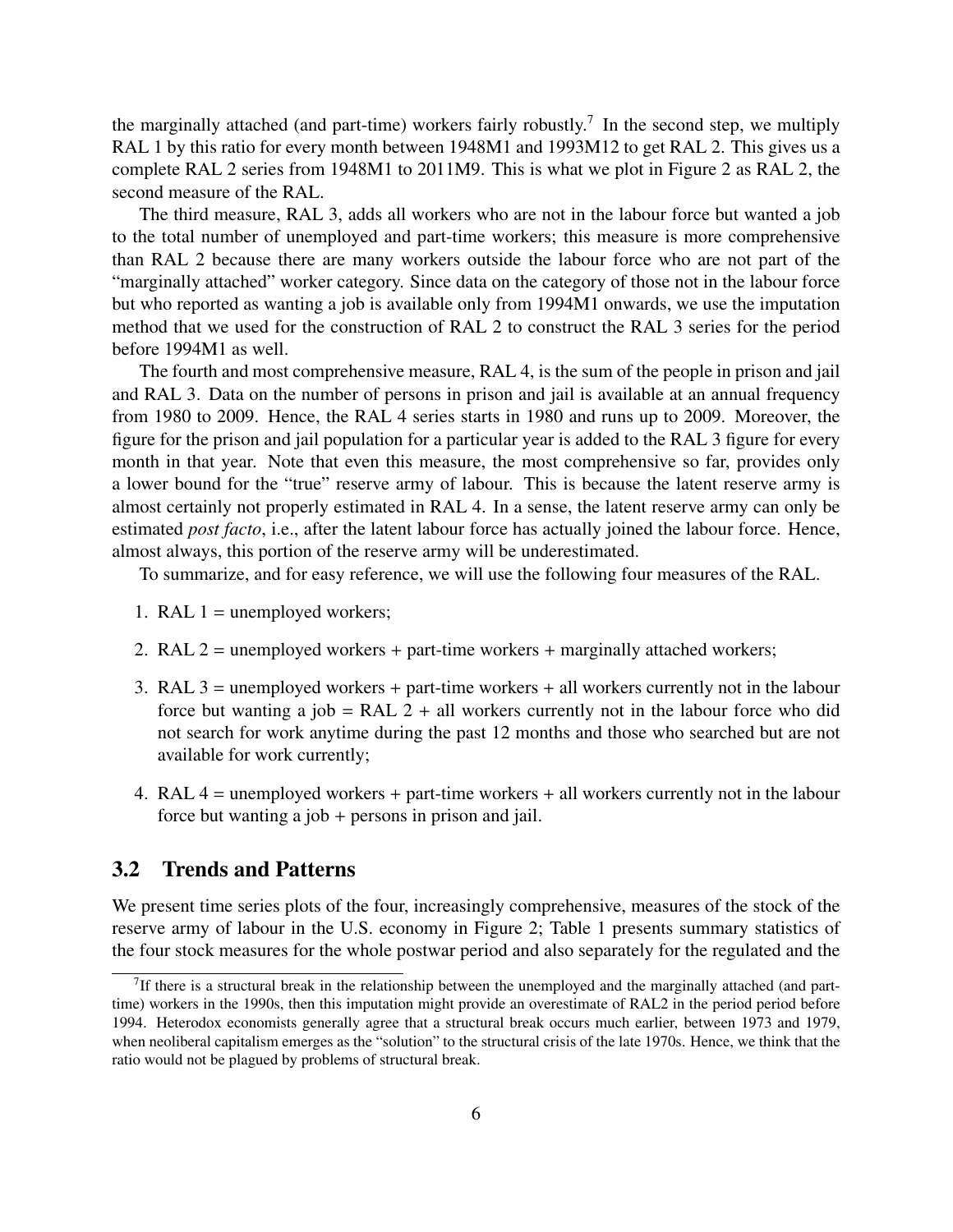neoliberal period, using 1980 as the demarcation year. Several interesting patterns emerge from the information in Table 1 and Figure 2.

First, as depicted in the top panel of Figure 2, the absolute magnitude of the RAL has grown unambiguously over time, growing from about 5–6 million in the 1950s to about 25–30 million in 2011. The growth in the magnitude of the RAL was especially rapid in the decade of the 1970s: the RAL almost doubled in magnitude within that decade highlighting the consensus view among heterodox economists that the 1970s was a period of structural crisis of capitalism. Between 1980 and 2010, on the other hand, the size of the RAL remained relatively stable. It soared skywards once against during the current recession, again indicating that we are in the midst of another structural crisis of capitalism.

Second, as can be seen from Table 1, the mean and median value of the RAL more or less doubled between the regulated and neoliberal period of postwar U.S. capitalism. The mean value of RAL 1 was 4.02 million in the regulated period; it increased to 8.40 million during the neoliberal period. RAL 2 increased from a mean value of 7.16 million to 14.93 million; and RAL 3 increased from a mean value of 8.99 million to 18.61 million. The median value shows a similar pattern. Interestingly, the standard deviation for every measure of the RAL in higher in the neoliberal period than in the regulated period, indicating higher monthly fluctuations in the size of the RAL. Among other things, this increase in the volatility of employment would certainly increase the uncertainty and precariousness of income (and consumption expenditure) flows unless cushioned by credit markets.

Since part of the growth of the RAL comes about due to population growth, we need to normalize the size of the RAL with respect to the labour force (the sum of the employed and the unemployed) to get a better appreciation of the true trends. This brings us to the the third pattern that we wish to highlight. As depicted in the bottom panel of Figure 2, the RAL as a proportion of the labour force has also grown over time. While there was a rapid growth during the decade of the 1970s, the proportion of the RAL with respect to the labour force has remained relatively stable (at a high value) since the early 1980s. It is interesting to note that RAL 2, RAL3 and RAL 4 was bigger as a share of the labour force during the recession of the 1980s than they are now.

As can be seen from Table 1, the mean and median values of RAL 1, RAL 2 and RAL 3 as a share of the labour force are significantly higher in the neoliberal period (in comparison to the regulated period). The mean value of RAL 1, as proportion of the labour force, was 5.15% in the regulated period; it increased to 6.37% during the neoliberal period, an increase of more than a percentage point. RAL 2, as a proportion of the labour force, increased from a mean value of 9.17% to 11.32%, an increase of more than 2 percentage points; and RAL 3, also as a share of the labour force, increased from a mean value of 11.51% to 14.14%, an increase of close to 3 percentage points. As can be seen from Table 1, the median values of the three measures of the RAL also show a similar pattern. Interestingly, the standard deviation for every measure of the RAL as a proportion of the labour force continues to be higher in the neoliberal period than in the regulated period. This might reflect the higher turnover in the labour market in the neoliberal period which increases, as already indicated, the uncertainty associated with employment and thus increases the precariousness of jobs.

This brings us to the fourth and, in a sense, the most interesting pattern observed in Figure 2.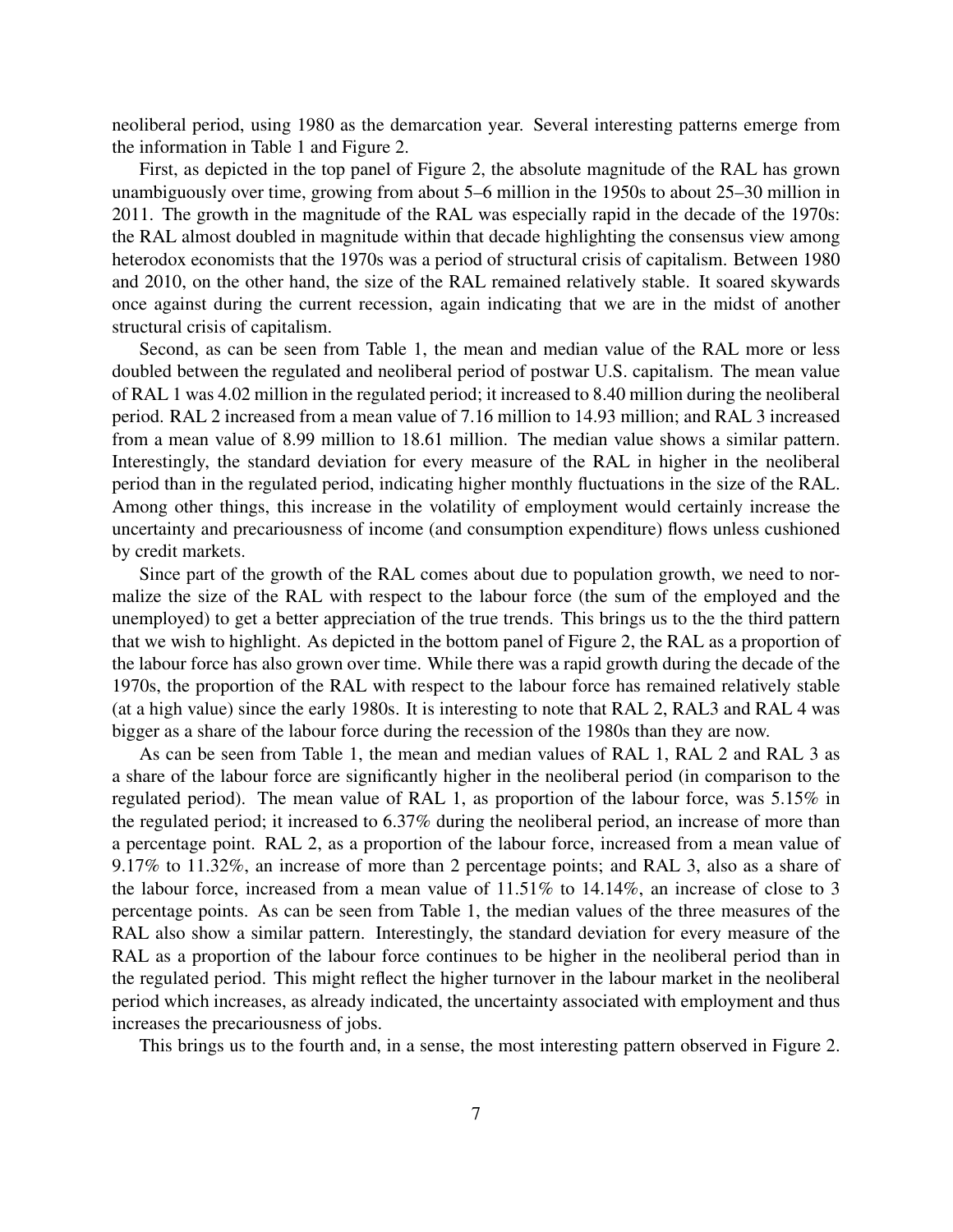All measures of the RAL, both in absolute magnitude and as a proportion of the labour force, show marked cyclical fluctuations at business cycle frequencies; this is immediately obvious in Figure 2. Along the lines of Marx's intuition in Chapter 25 of Volume I of Capital (Marx, 1992), the RAL grows during recessions and is depleted during the recovery and boom phase of the business cycle. This remarkable pattern is true for every business cycle in the postwar period that is depicted in Figure 2.

But there is an interesting shift, within this overall pattern of cyclical fluctuations, from the regulated to the neoliberal period. In the business cycles of the regulated period, the phase of depletion of the reserve army would start immediately after the business cycle trough and would run all the way to the next peak. In the neoliberal period, this has gradually changed and the new pattern is most clearly visible in the cycles since 1990. In the neoliberal period, the phase of depletion of the RAL starts later (starting several quarters after the trough) and ends early (ending several quarters before the next peak). While this seems to be an important issue for in-depth future study, an immediately hypothesis suggests itself: neoliberal globalization and the relocation of production in the periphery of the global capitalist system.<sup>8</sup>

Marx's understanding about the dynamic evolution of the capitalist economic system highlighted the important impact of capital accumulation on the lives of workers. One aspect of this impact was the continuous growth of the reserve army of labour with capital accumulation. Mechanization and the adoption of labour saving technologies, which are an intrinsic part of the process of capital accumulation, constantly replenishes the floating reserve army of labour. The extension, often with the use of force, of capitalist relations of production into the periphery of the global capitalist system destroys subsistence agricultural production systems and draws an increasingly large population into the capitalist labour market as a latent reserve army of labour. De-skilling of workers that comes with capital accumulation, and discouragement of workers at fading employment prospects that arise from long periods of unemployment swells the ranks of the stagnant reserve army of labour. All these mechanisms ensure a continual, though fluctuating, growth of the reserve army of labour (Foley, 1986). Time series plots in Figure 2 emphasize that this view is remarkably in accord with the facts of postwar U.S. capitalism.

## 4 Flows between the Active and Reserve Army

#### 4.1 Introduction

It is interesting to inquire not only into the stock of the reserve army of labour at any point in time but also to study the magnitude and pattern of flows into and out of the reserve army over periods of time. This is because of high turnover in capitalist labour markets, especially in the U.S.

In this paper we present estimates of the flows between the active and reserve army of labour to highlight this aspect of turnover in the U.S. labour market. Estimates of these flows have been constructed from BLS data on the monthly flow of workers between three pools: (a) the pool of employed workers (EMP), (b) the pool of unemployed workers (UNEMP), and (c) the pool of workers who are outside the labour force (NLF).

<sup>8</sup>Some aspects of this issue has been explored in Basu and Foley (2011).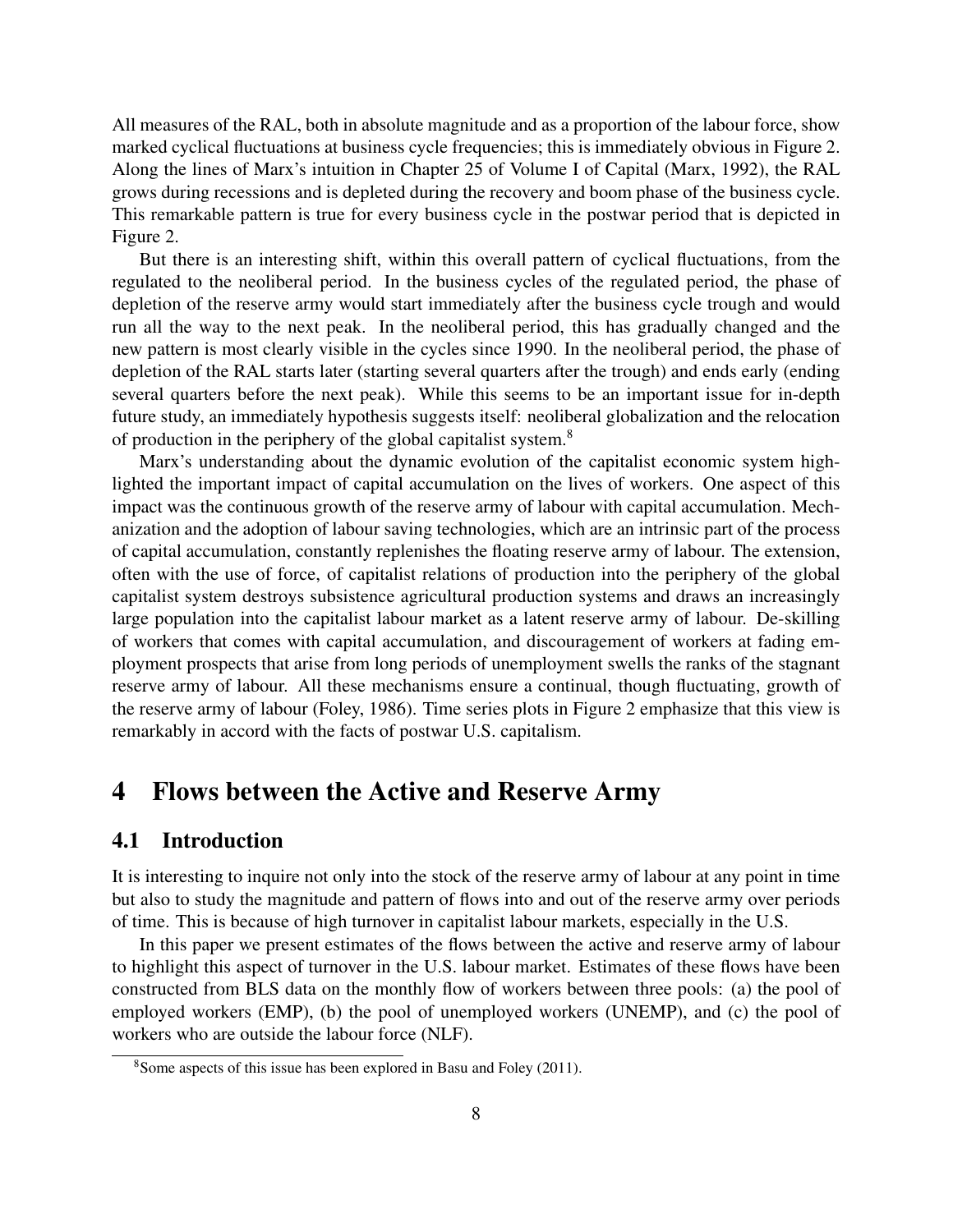

**Reserve Army of Labour (absolute magnitude)**

**Reserve Army of Labour (proportion of Labour Force)**



Figure 2: *Four measures of the reserve army of labour in the post-War U.S. economy (1948–2011), both the absolute magnitude (first row) and as a proportion of the labour force (second row). RAL 1 is the number of unemployed workers; RAL 2 is the sum of RAL 1 and the marginally attached and the part-time workers; RAL 3 is the sum of RAL 1 and all part-time workers and all those not in the labour force who wanted a job; RAL 4 is the sum of RAL 3 and the number of persons in jail and prison. The shaded regions refer to the recessions according to the NBER methodology.*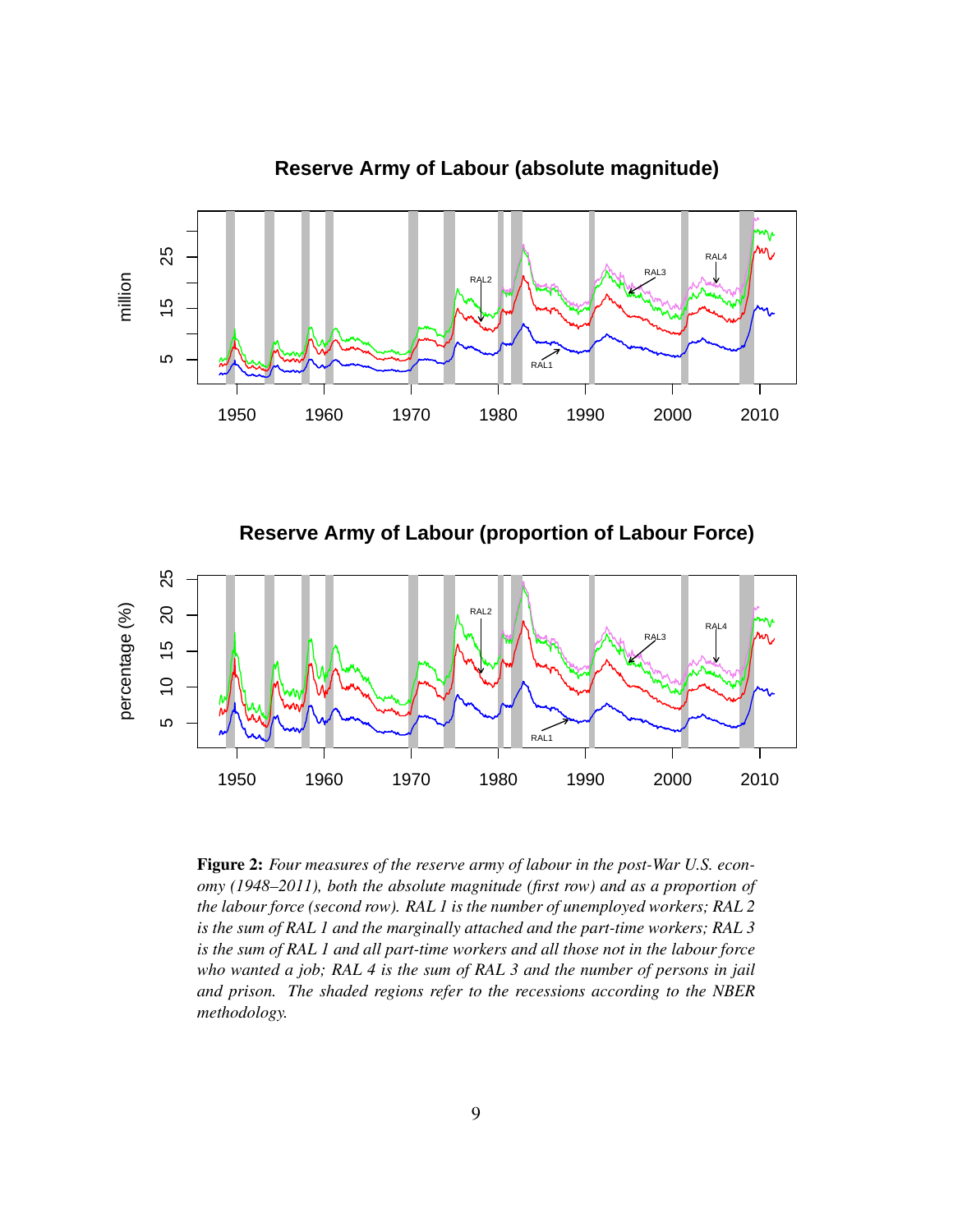| POSTWAR PERIOD (1948-2011)<br><b>MAGNITUDE</b> (million)<br>6.20<br><b>MEAN</b><br>11.03<br>13.78<br>19.44<br><b>MEDIAN</b><br>6.34<br>11.30<br>14.43<br>19.03<br><b>STD DEV</b><br>2.92<br>5.19<br>6.18<br>3.37<br><b>SHARE OF LABOUR FORCE (%)</b><br>5.76<br>10.24<br><b>MEAN</b><br>12.82<br>14.92<br>5.60<br>9.80<br>12.29<br>MEDIAN<br>14.11<br><b>STD DEV</b><br>2.94<br>3.50<br>1.65<br>3.04<br><b>REGULATED PERIOD (1948-80)</b><br><b>MAGNITUDE</b> (million)<br>4.02<br><b>MEAN</b><br>7.16<br>8.99<br><b>MEDIAN</b><br>3.79<br>6.74<br>8.46<br>STD DEV<br>1.57<br>2.80<br>3.51<br>SHARE OF LABOUR FORCE (%)<br>5.15<br><b>MEAN</b><br>9.17<br>11.51<br>5.20<br>9.25<br>11.62<br><b>MEDIAN</b><br><b>STD DEV</b><br>1.39<br>3.11<br>2.48<br><b>NEOLIBERAL PERIOD (1980-2011)</b><br><b>MAGNITUDE</b> (million)<br>8.40<br><b>MEAN</b><br>14.93<br>18.61<br>19.44<br><b>MEDIAN</b><br>8.00<br>19.03<br>14.02<br>17.54<br>STD DEV<br>3.37<br>2.24<br>3.98<br>4.22<br>SHARE OF LABOUR FORCE (%)<br>6.37<br>11.32<br>14.92<br><b>MEAN</b><br>14.14<br>5.90<br>10.30<br>14.11<br><b>MEDIAN</b><br>13.17<br><b>STD DEV</b><br>1.67<br>2.97<br>3.39<br>3.04 |  | RAL <sub>1</sub> | RAL <sub>2</sub> | RAL 3 RAL 4 |  |  |
|-----------------------------------------------------------------------------------------------------------------------------------------------------------------------------------------------------------------------------------------------------------------------------------------------------------------------------------------------------------------------------------------------------------------------------------------------------------------------------------------------------------------------------------------------------------------------------------------------------------------------------------------------------------------------------------------------------------------------------------------------------------------------------------------------------------------------------------------------------------------------------------------------------------------------------------------------------------------------------------------------------------------------------------------------------------------------------------------------------------------------------------------------------------------|--|------------------|------------------|-------------|--|--|
|                                                                                                                                                                                                                                                                                                                                                                                                                                                                                                                                                                                                                                                                                                                                                                                                                                                                                                                                                                                                                                                                                                                                                                 |  |                  |                  |             |  |  |
|                                                                                                                                                                                                                                                                                                                                                                                                                                                                                                                                                                                                                                                                                                                                                                                                                                                                                                                                                                                                                                                                                                                                                                 |  |                  |                  |             |  |  |
|                                                                                                                                                                                                                                                                                                                                                                                                                                                                                                                                                                                                                                                                                                                                                                                                                                                                                                                                                                                                                                                                                                                                                                 |  |                  |                  |             |  |  |
|                                                                                                                                                                                                                                                                                                                                                                                                                                                                                                                                                                                                                                                                                                                                                                                                                                                                                                                                                                                                                                                                                                                                                                 |  |                  |                  |             |  |  |
|                                                                                                                                                                                                                                                                                                                                                                                                                                                                                                                                                                                                                                                                                                                                                                                                                                                                                                                                                                                                                                                                                                                                                                 |  |                  |                  |             |  |  |
|                                                                                                                                                                                                                                                                                                                                                                                                                                                                                                                                                                                                                                                                                                                                                                                                                                                                                                                                                                                                                                                                                                                                                                 |  |                  |                  |             |  |  |
|                                                                                                                                                                                                                                                                                                                                                                                                                                                                                                                                                                                                                                                                                                                                                                                                                                                                                                                                                                                                                                                                                                                                                                 |  |                  |                  |             |  |  |
|                                                                                                                                                                                                                                                                                                                                                                                                                                                                                                                                                                                                                                                                                                                                                                                                                                                                                                                                                                                                                                                                                                                                                                 |  |                  |                  |             |  |  |
|                                                                                                                                                                                                                                                                                                                                                                                                                                                                                                                                                                                                                                                                                                                                                                                                                                                                                                                                                                                                                                                                                                                                                                 |  |                  |                  |             |  |  |
|                                                                                                                                                                                                                                                                                                                                                                                                                                                                                                                                                                                                                                                                                                                                                                                                                                                                                                                                                                                                                                                                                                                                                                 |  |                  |                  |             |  |  |
|                                                                                                                                                                                                                                                                                                                                                                                                                                                                                                                                                                                                                                                                                                                                                                                                                                                                                                                                                                                                                                                                                                                                                                 |  |                  |                  |             |  |  |
|                                                                                                                                                                                                                                                                                                                                                                                                                                                                                                                                                                                                                                                                                                                                                                                                                                                                                                                                                                                                                                                                                                                                                                 |  |                  |                  |             |  |  |
|                                                                                                                                                                                                                                                                                                                                                                                                                                                                                                                                                                                                                                                                                                                                                                                                                                                                                                                                                                                                                                                                                                                                                                 |  |                  |                  |             |  |  |
|                                                                                                                                                                                                                                                                                                                                                                                                                                                                                                                                                                                                                                                                                                                                                                                                                                                                                                                                                                                                                                                                                                                                                                 |  |                  |                  |             |  |  |
|                                                                                                                                                                                                                                                                                                                                                                                                                                                                                                                                                                                                                                                                                                                                                                                                                                                                                                                                                                                                                                                                                                                                                                 |  |                  |                  |             |  |  |
|                                                                                                                                                                                                                                                                                                                                                                                                                                                                                                                                                                                                                                                                                                                                                                                                                                                                                                                                                                                                                                                                                                                                                                 |  |                  |                  |             |  |  |
|                                                                                                                                                                                                                                                                                                                                                                                                                                                                                                                                                                                                                                                                                                                                                                                                                                                                                                                                                                                                                                                                                                                                                                 |  |                  |                  |             |  |  |
|                                                                                                                                                                                                                                                                                                                                                                                                                                                                                                                                                                                                                                                                                                                                                                                                                                                                                                                                                                                                                                                                                                                                                                 |  |                  |                  |             |  |  |
|                                                                                                                                                                                                                                                                                                                                                                                                                                                                                                                                                                                                                                                                                                                                                                                                                                                                                                                                                                                                                                                                                                                                                                 |  |                  |                  |             |  |  |
|                                                                                                                                                                                                                                                                                                                                                                                                                                                                                                                                                                                                                                                                                                                                                                                                                                                                                                                                                                                                                                                                                                                                                                 |  |                  |                  |             |  |  |
|                                                                                                                                                                                                                                                                                                                                                                                                                                                                                                                                                                                                                                                                                                                                                                                                                                                                                                                                                                                                                                                                                                                                                                 |  |                  |                  |             |  |  |
|                                                                                                                                                                                                                                                                                                                                                                                                                                                                                                                                                                                                                                                                                                                                                                                                                                                                                                                                                                                                                                                                                                                                                                 |  |                  |                  |             |  |  |
|                                                                                                                                                                                                                                                                                                                                                                                                                                                                                                                                                                                                                                                                                                                                                                                                                                                                                                                                                                                                                                                                                                                                                                 |  |                  |                  |             |  |  |
|                                                                                                                                                                                                                                                                                                                                                                                                                                                                                                                                                                                                                                                                                                                                                                                                                                                                                                                                                                                                                                                                                                                                                                 |  |                  |                  |             |  |  |
|                                                                                                                                                                                                                                                                                                                                                                                                                                                                                                                                                                                                                                                                                                                                                                                                                                                                                                                                                                                                                                                                                                                                                                 |  |                  |                  |             |  |  |
|                                                                                                                                                                                                                                                                                                                                                                                                                                                                                                                                                                                                                                                                                                                                                                                                                                                                                                                                                                                                                                                                                                                                                                 |  |                  |                  |             |  |  |
|                                                                                                                                                                                                                                                                                                                                                                                                                                                                                                                                                                                                                                                                                                                                                                                                                                                                                                                                                                                                                                                                                                                                                                 |  |                  |                  |             |  |  |
|                                                                                                                                                                                                                                                                                                                                                                                                                                                                                                                                                                                                                                                                                                                                                                                                                                                                                                                                                                                                                                                                                                                                                                 |  |                  |                  |             |  |  |
|                                                                                                                                                                                                                                                                                                                                                                                                                                                                                                                                                                                                                                                                                                                                                                                                                                                                                                                                                                                                                                                                                                                                                                 |  |                  |                  |             |  |  |

Table 1: *Summary Statistics of RAL Stock Measures<sup>a</sup>*

*<sup>a</sup>* RAL 1 is the number of unemployed workers; RAL 2 is the sum of RAL 1 and the marginally attached and the part-time workers; RAL 3 is the sum of RAL 1 and all part-time workers and all those not in the labour force who wanted a job; RAL 4 is the sum of RAL 3 and the number of persons in jail and prison. Data for the population in prison and jail is available only from 1980; hence estimates of RAL 4 are not available before 1980.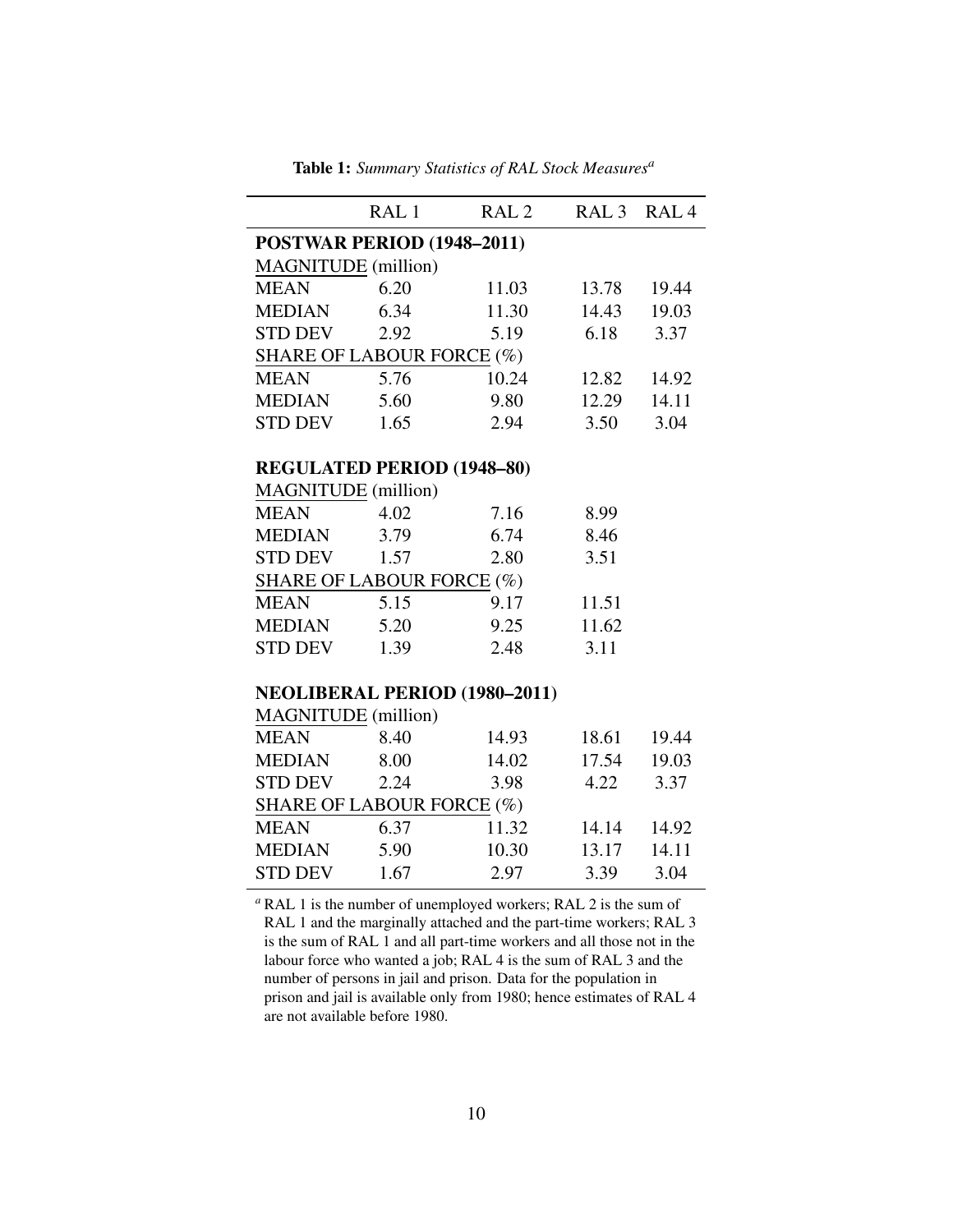The first flow of interest is the flow from the reserve to the active army of labour. Using BLS data, this flow can be computed as the total monthly flow of workers into the pool of employed workers from (a) the pool of the unemployed (UNEMP), and (b) the pool of workers outside the labour force (NLF). Since a subset of the sum of UNEMP and NLF is the RAL, the sum of the flow of workers from UNEMP to EMP, and from NLF to EMP provides an estimate of the flow of workers from the reserve army of labour into the active labour force, i.e., the pool of employed workers. This is the flow that is represented by (D) in Figure 1.

The second flow of interest is the reverse flow of workers from the active to the reserve army of labour. using BLS data, this flow has been computed as the total monthly flow of workers from the employed pool into (a) the pool of the unemployed, and (b) the pool of workers outside the labour force. Since, as indicated above, a subset of the sum of UNEMP and NLF is the RAL, this gives an estimate of the flow of workers from the active to the reserve army of labour. This is the flow that is represented by  $(C)$  in Figure 1.<sup>9</sup>

#### 4.2 Trends and Patterns

In Table 2 and Figure 3 we present summary statistics and time series plots of the flows between the active and reserve army of labour. The monthly flows between the active and reserve army of labour is extremely volatile; hence, in Figure 3, I present 6 month moving averages of the monthly flows. The moving average smooths out the monthly fluctuations and allows us to observe the trend in the flows in a clearer manner. Table 2 presents summary statistics of the original series. Several interesting patterns emerge from the flow data.

First, the flows from the active to the reserve army of labour, and the reverse flow from the reserve to the active army of labour hover close to each other. This is highlighted in both panels of Figure 3. This is to be expected: if the two flows diverged from each other that would lead to continuous accumulation or decumulation of the stock of active and/or reserve army of labour. This would endanger the stability of capital accumulation. Hence, the normal functioning of capitalism would not allow this to happen, which is precisely what emerges from the flow data in Figure 3.

Second, in terms of the magnitude of the flows, there was a steady increase in both flows for about a decade between 1997 and 2007. As depicted in the top panel of Figure 3, while both flows hovered around 5 million during the mid-1990s, they had risen to about 6 million by mid–2000s. This increase seems to be linked to the growth of the population and the labour force. This emerges from the bottom panel in Figure 3: as a share of the labour force, both flows do not display any trend over this two decade period.

This is reinforced by the data in Table 2. Mean and median values of both flows remained close to 3.9 percent of the labour force over the three – two complete and one incomplete – cycles since 1990. The variability of both flows was almost identical in the cycle of the 1990s; during the next two cycles, the flow from the active to the reserve army has become more volatile compared to the reverse flow.

<sup>&</sup>lt;sup>9</sup>We do not report data on the other flows that appear in Figure 1 because they are about two orders of magnitude smaller than the flows between the active and reserve army of labour. On average, flow (A) is about 2% of flow (D), and flow  $(B)$  is about 6% of flow  $(C)$ .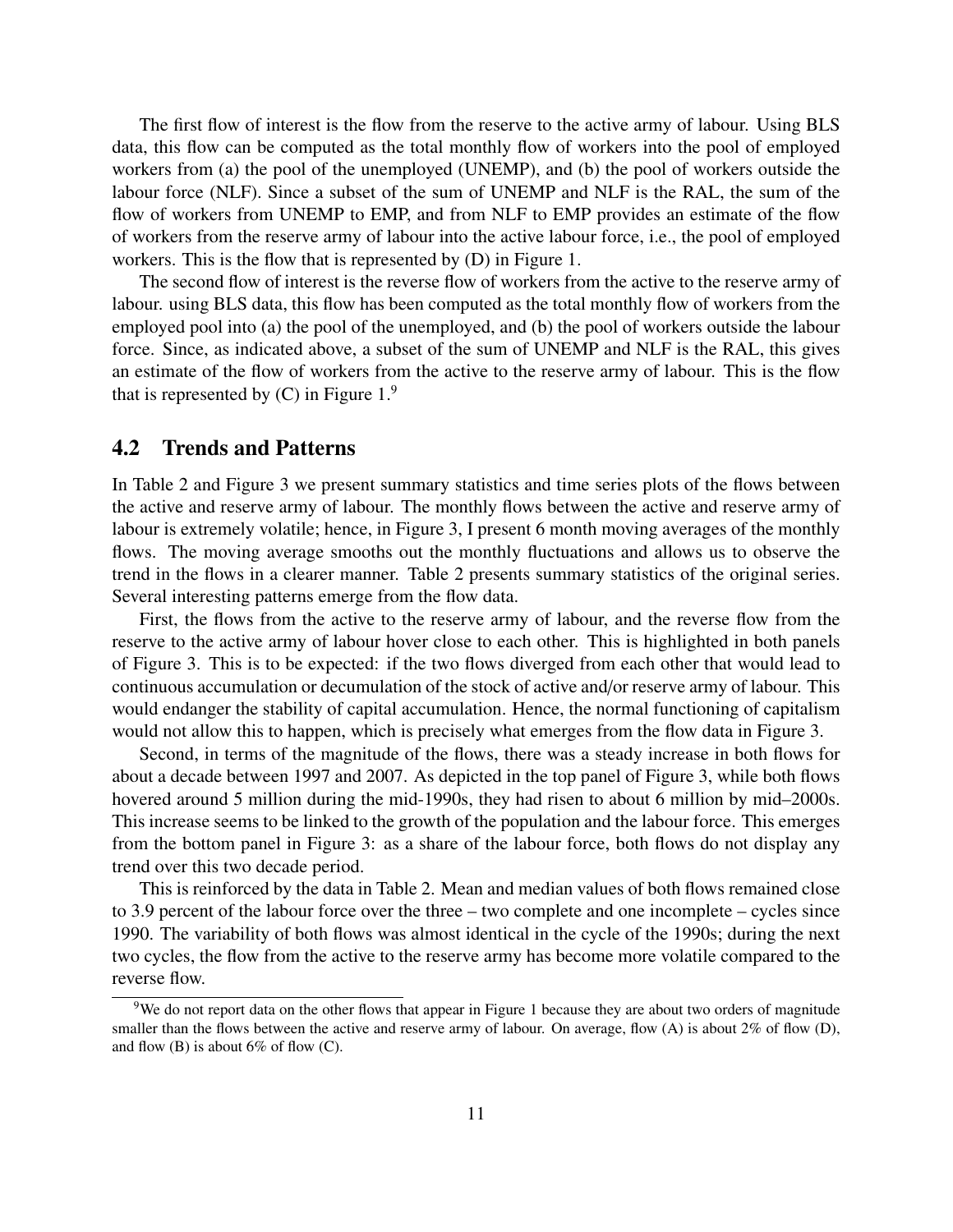

**Flows between Active and Res Army of Lab (magnitude)**

**Flows between Active and Res Army of Lab (proportion of LF)**



Figure 3: *Six month moving average of flows into and out of the reserve army of labour, 1990–2011. RAL 3 refers to a broad measure of the reserve army of labour (unemployed workers* + *part-time workers* + *all workers currently not in the labour force but wanting a job) and EMP refers to the pool of employed workers. The shaded regions refer to the recessions according to the NBER methodology.*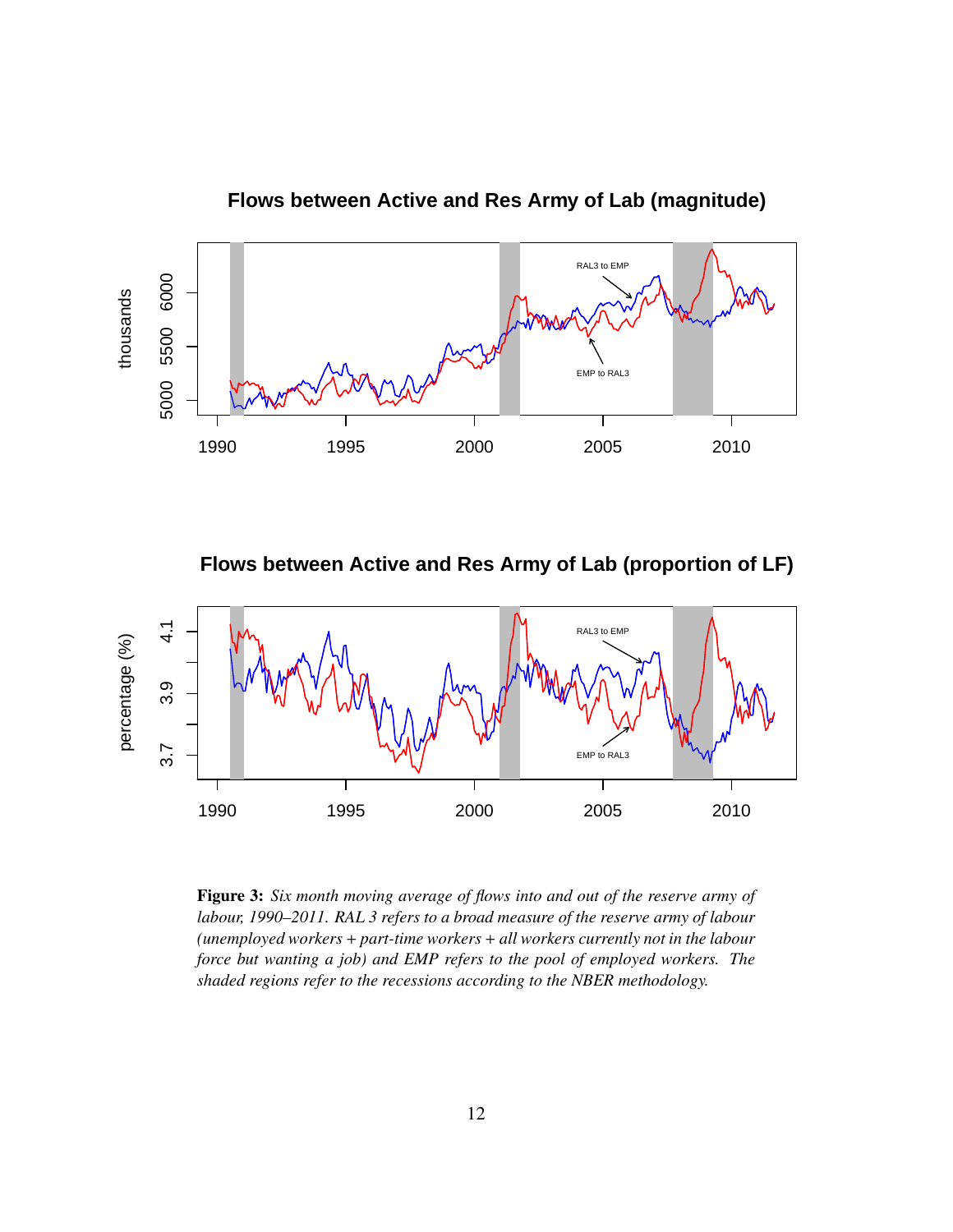The third interesting pattern relates to the relative magnitudes of the two flows. As can be seen in Figure 3, the flow from the active to the reserve army is, in general, smaller in magnitude for most of the duration of the cycle. Close to the peak of the business cycle, this pattern in reversed and the flow from the active to the reserve army becomes larger than the reverse flow. This pattern of flows is again reversed a few quarters after the trough.

It is interesting to note that the pattern of flows (into and out of the reserve army) is consistent with the patterns observed for the stocks of the reserve army of labour. The period of recovery and boom is a period of relatively rapid capital accumulation; hence, it is also a period when the stock of the reserve army is depleted. But this can only happen if the flow from the reserve to the active reserve army is larger than the flow in the reverse direction. This is precisely what we observe.

The period of (and before) the recession, on the other hand, is a period when the stock of the reserve army is replenished due to the displacement of labour, either due to slowing down of capital accumulation, or mechanization of the production process, or relocation of production or bankruptcy of existing firms. But this can only happen when the flow of workers from the active to the reserve army of labour becomes larger than the reverse flow. That is precisely what we observe in Figure 3.

Within this overall pattern we see a stark difference between the current recession and the previous one. In the 2001 recession, the flow of workers from the reserve to the active army continued increasing even during the recession quarters. Of course, during those quarters, the reverse flow was larger, and the net effect was an enlargement of the stock of the reserve army (as seen in Figure 2). But during the recession that started in the fourth quarter of 2007 displayed a different pattern. The flow from the reserve to the active army started falling a few quarters before the peak, and kept falling through the recession quarters; it started picking up only after the trough. The reverse flow, i.e., the flow from the active to the reserve army shot up right after the peak, and the gap between the two flows widened enormously. The net result was a massive increase in the stock of the reserve army of labour (as seen in Figure 2).

The fact, observed in Figure 3, that the two flows take several quarters after the trough to come close to each other, and for the flow from the reserve to the active army to climb above the reverse flow, lies behind a pattern we had observed in the stock data: the stock of the reserve army starts depleting only a few quarters after the beginning of the recovery (i.e., the trough quarter).

## 5 Conclusion

In this paper, we have presented estimates for four measures, increasing comprehensive, of the stock of the reserve army of labour for the postwar U.S. economy. We have also presented estimates of the flow of workers between the active and reserve army of labour. Summary and time series plots of both the stock and flow data reveal interesting patterns. Two patterns observed in the data provide striking evidence in support of Marx's understanding of the process of capital accumulation and its impact on the working class.

The first pattern relates to the long-run dynamics of capitalism and refers to Marx's observation that the reserve army of labour will continuously grow with capital accumulation. There are no mechanisms available to capitalism to do away with the relative surplus population. In fact, capital-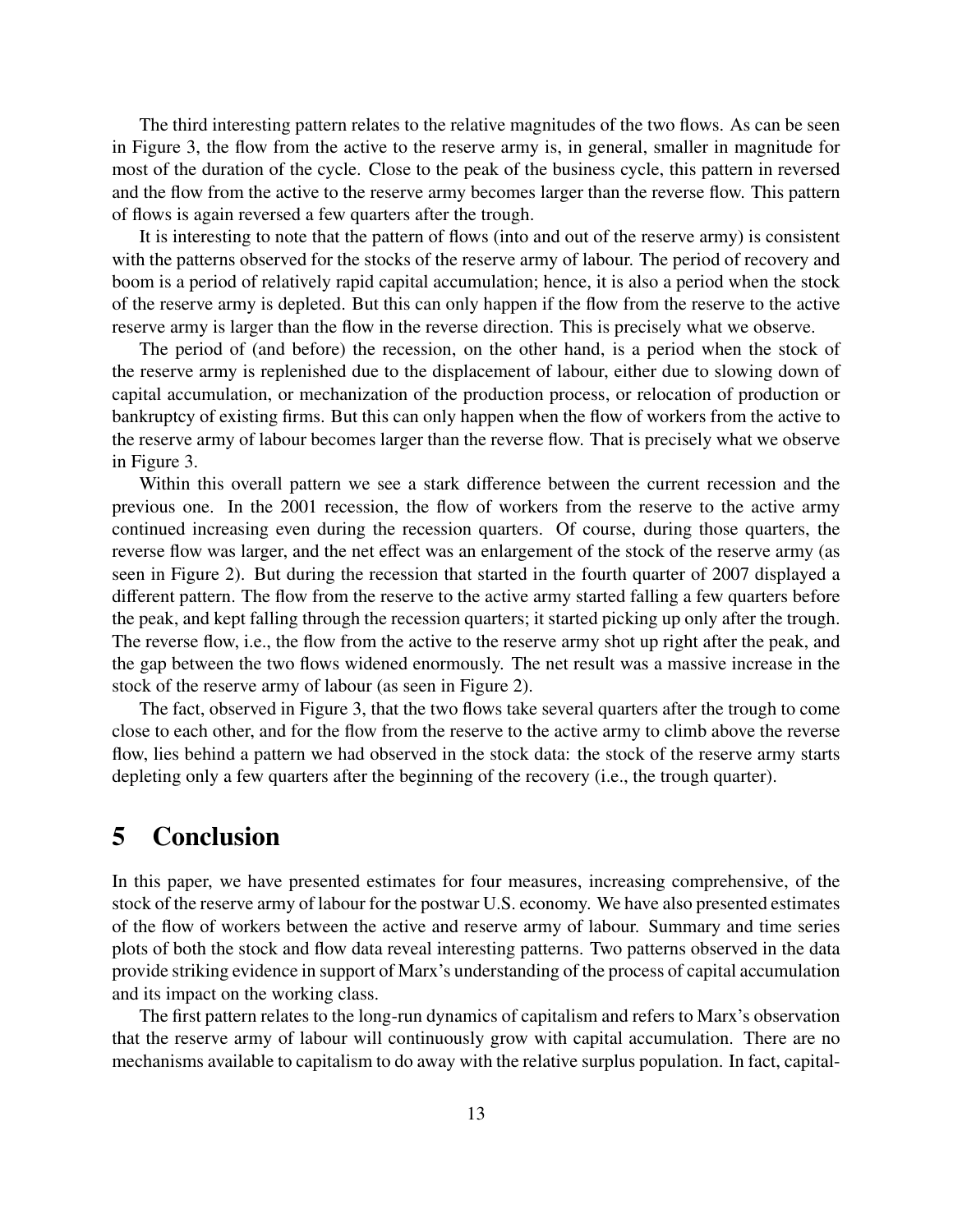|                             | 1990-2001 | 2001-2007 | $2007 - 2011$ |  |  |  |
|-----------------------------|-----------|-----------|---------------|--|--|--|
| $RAL 3 \rightarrow EMP$     |           |           |               |  |  |  |
| <b>MAGNITUDE</b> (thousand) |           |           |               |  |  |  |
| <b>MEAN</b>                 | 5205.80   | 5829.31   | 5862.53       |  |  |  |
| <b>MEDIAN</b>               | 5193.00   | 5810.00   | 5864.00       |  |  |  |
| <b>STD DEV</b>              | 246.74    | 210.87    | 204.10        |  |  |  |
| SHARE OF LF $(\%)$          |           |           |               |  |  |  |
| <b>MEAN</b>                 | 3.90      | 3.94      | 3.81          |  |  |  |
| <b>MEDIAN</b>               | 3.91      | 3.95      | 3.82          |  |  |  |
| <b>STD DEV</b>              | 0.16      | 0.12      | 0.14          |  |  |  |
|                             |           |           |               |  |  |  |
| $EMP \rightarrow RAL$ 3     |           |           |               |  |  |  |
| <b>MAGNITUDE</b> (thousand) |           |           |               |  |  |  |
| <b>MEAN</b>                 | 5151.55   | 5792.49   | 5996.94       |  |  |  |
| MEDIAN                      | 5127.00   | 5792.00   | 5997.00       |  |  |  |
| <b>STD DEV</b>              | 207.53    | 212.40    | 274.53        |  |  |  |
| SHARE OF LF $(\%)$          |           |           |               |  |  |  |
| MEAN                        | 3.86      | 3.92      | 3.89          |  |  |  |
| <b>MEDIAN</b>               | 3.85      | 3.90      | 3.90          |  |  |  |
| STD DEV                     | 0.16      | 0.16      | 0.17          |  |  |  |

Table 2: *Summary Statistics of RAL Flow Measures<sup>a</sup>*

*<sup>a</sup>* RAL 3 refers to a broad measure of the reserve army of labour (unemployed workers + part-time workers + all workers currently not in the labour force but wanting a job) and EMP refers to the active army of labour (the pool of employed workers). The period 1990–2001 refers to the peak-to-peak cycle between 1990Q3 to 2001Q1; the period 2001-2007 refers to the peak-to-peak cycle between 2001Q1 to 2007Q4; and the period 2007–2011 refers to the period 2007Q4 to the present.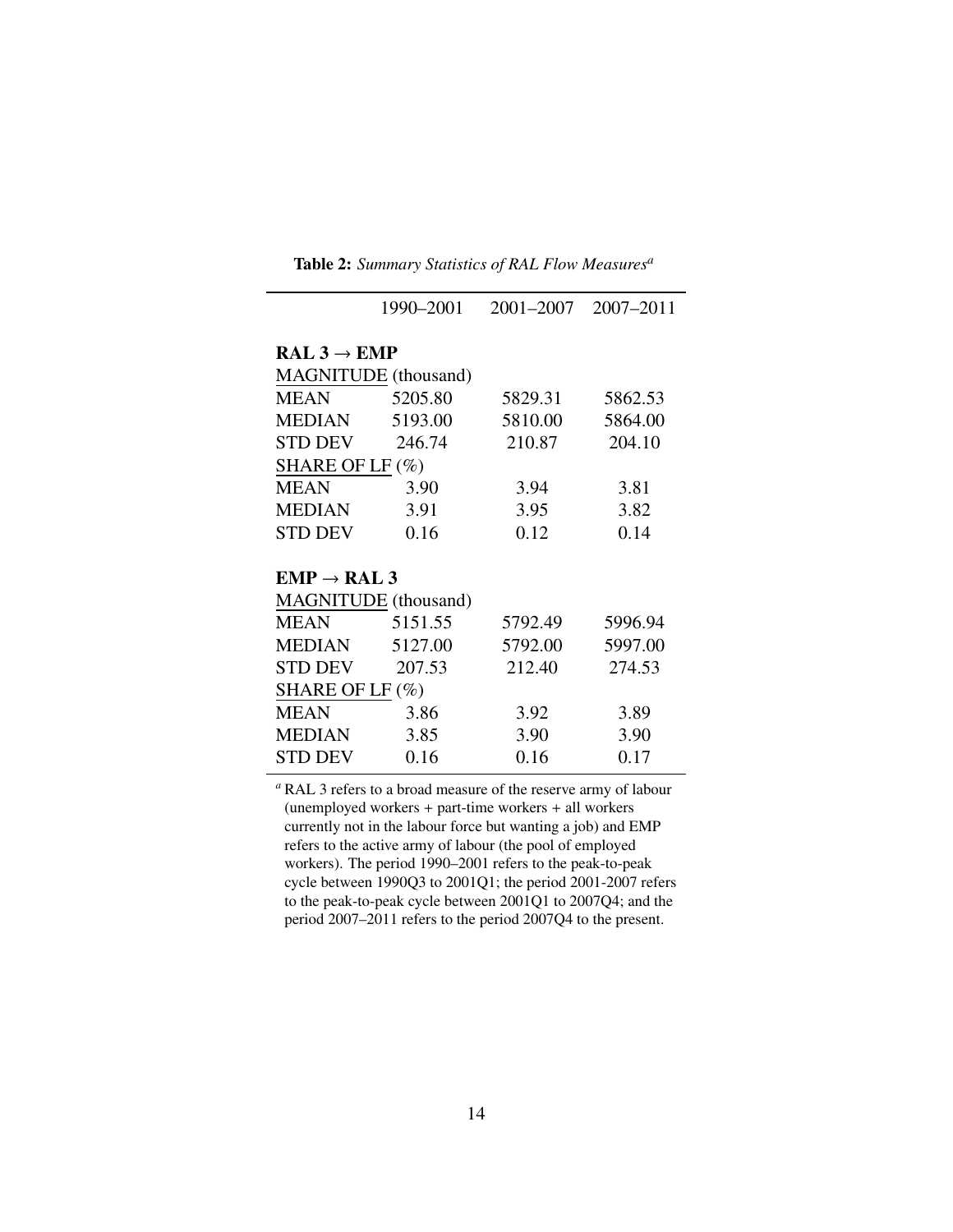ism does exactly the opposite: the mechanisms of capital accumulation continuously replenishes the reserve army of labour through displacement of workers, destruction of subsistence farming and de-skilling and discouragement of unemployed workers. Figure 2 shows that this is in fact the case for postwar U.S. capitalism.

The second pattern relates to short-run fluctuations of the capitalist system and refers to Marx's observation that the reserve army of labour fluctuates with the pace and needs of capital accumulation. According to Marx, this fluctuation is the capitalist mechanism for regulating the value of labour power. Figure 2 highlights the striking fluctuations of the reserve army tied up with the pace of capital accumulation (as captured by the phases of the business cycle). This provides *prima facie* evidence in support of Marx's view in Chapter 25 of Capital, Volume I.

How might information on the reserve army of labour be used? The data on the stock and flows related to the active and reserve army of labour can be used to investigate several outstanding issues in the Marxian analysis of the labour market. Here, I would like to highlight two.

First, Marx's account of the capital accumulation process accords a very important place to the reserve army of labour. Fluctuations in the reserve army of labour is the main mechanism for the regulating the value of labour power within bounds that allow the process of capital accumulation to proceed. Is there evidence for this claim? This issue can be investigated using this data base.

Second, this data can also help in throwing some light on the vexed issue of technological unemployment. Marx believed that the displacement of workers by machinery is the primary method of recruitment of the (floating) reserve army of labour. This would imply that the main component of the flow of workers from the active to the reserve army occurs due to mechanization. But we know that the flow of workers from the active to the reserve army occurs due to various reasons, only one of them being mechanization. Other reasons could be cutback in investment due to collapse of demand, relocation of production to lower cost regions, bankruptcy and failure of firms. Decomposing the flow of workers from the active to the reserve army into two groups, one arising from mechanization and the other due to all other reasons, might be a way to empirically test Marx's claim.

### References

- D. Basu and D. K. Foley. Dynamics of output and employment in the u.s. economy. Political Economy Research Institute Working Paper 248; available at: http://www.peri.umass.edu/236/hash/55554b8103d3c54cf4d4a7500032a468/publication/441/, 2011.
- S. J. Davis, R. J. Faberman, and J. Haltiwanger. The flow approach to labor markets: New data sources and micro–macro links. *Journal of Economic Perspective*, 20(3):3–26, 2006.
- D. K. Foley. *Understanding Capital: Marx's Economic Theory*. Harvard University Press, 1986.
- J. B. Foster, R. W. McChesney, and R. J. Jonna. The global reserve army of labour and the new imperialism. *Monthly Review*, 63(6), 2011.